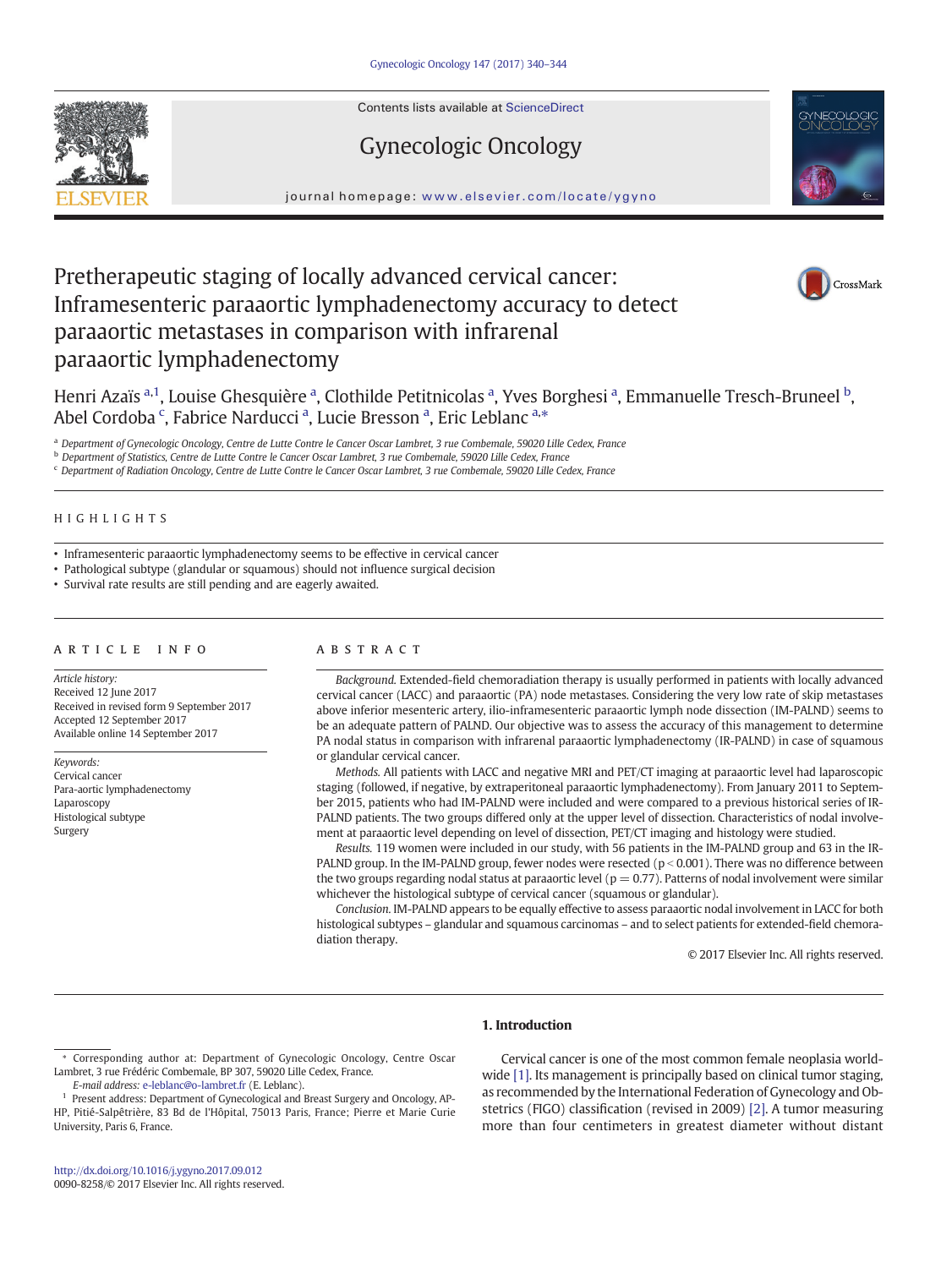metastasis (FIGO stage ≥ IB2 up to IVA) is generally defined as locally advanced cervical cancer (LACC) [\[3\].](#page-3-0) Pelvic or extended-field chemoradiation therapy (CRT) followed by cervico-vaginal brachytherapy is the most usual management for these patients worldwide [\[4,5\].](#page-3-0)

Paraaortic (PA) nodes involvement concerns approximately 15% of LACC cases [\[6\]](#page-4-0). Prognosis of patients presenting with PA node metastases has been significantly improved by use of extended-field CRT, but with an increased risk of bowel and/or hematologic toxicities [\[7\].](#page-4-0) Thus, proper patient selection for this indication is expected. If current morphologic (MRI and/or CT scan) or metabolic (PET/CT) imaging methods are efficient to diagnose macroscopic metastases [\[8\],](#page-4-0) they prove to be less accurate when considering low volume nodal metastases [9–[13\]](#page-4-0). In this situation, when imaging is negative or suspicious, surgery remains the best means to definitively detect nodal disease.

In the past, laparotomy was used to assess PA node status [\[8\]](#page-4-0) but morbidity was significant. Since the early 90', it has been shown that laparoscopy was as efficient as laparotomy, with better outcomes, and, due to less postoperative adhesion formation, reducing the risk of radio-induced complications of CRT [\[14\]](#page-4-0).

Laparoscopic paraaortic lymph node dissection (PALND) consists in the removal of nodes located from the common iliac nodes up to the left renal vein [\[15\].](#page-4-0) There is ongoing debate among surgeons on limiting nodes removal either to the inferior mesenteric artery (IMA), or to the right gonadal vein, or to the left renal vein [16–[18\].](#page-4-0) Indeed, in cervical cancer, nodal metastases evolution is a step-by-step and orderly process occurring via the lymphatic route [\[19\]](#page-4-0). A recent prospective study confirmed that there is a very low rate of skip metastases above IMA [\[6\].](#page-4-0) Thus, ilio-inframesenteric dissection should be an adequate pattern for PALND.

If – this being probably due to size of the series – inframesenteric PALND (IM-PALND) failed to show a reduction in morbidity, it significantly reduced technical difficulty and operating time compared to infrarenal PALND (IR-PALND) [\[20\]](#page-4-0). Nevertheless, it remained necessary to confirm that IM-PALND was equivalent to IR-PALND to detect PA nodes involvement.

The objective of this paper was to compare the accuracy of IM and IR-PALND to detect PA node metastases, whatever the histological subtype of cancer (glandular or squamous cervical cancer).

#### 2. Material and methods

All patients diagnosed with LACC (FIGO stage IB2-IVA) were submitted to a pretherapeutic imaging workup combining lombo-pelvic MRI and hybrid PET/CT. Patients without any suspicious PA node or hotspot above the level of external iliac vessels were offered a surgical laparoscopic staging and were included in the present study. Patients in a poor state of health (ASA  $\geq$  3) and/or aged ( $\geq$  75 years old) or morbid obesity ( $BMI > 50$ ) were excluded.

The study was approved by our local ethics committee and all patients had signed an informed consent for the use of their data.

Whatever the upper limit of PA node dissection, the surgical staging started with a diagnostic transperitoneal laparoscopy to rule out any occult peritoneal carcinomatosis that would preclude any nodal assessment. If normal, PALND was performed using a laparoscopic extraperitoneal approach, as previously described [\[21\]](#page-4-0). Lymphadenectomy included the removal of all latero-aortic, pre-aortic, inter-aorto-caval, pre-caval and latero-caval nodes. The inferior limit of dissection was both common iliac bifurcations, while the superior limit was IMA for the IM-PALND group and the left renal vein for the IR-PALND group.

We retrospectively identified the patients from our database (Clinsight™) and we collected anonymous data using computer medical records. IM-PALND patients were compared to a previous historical series of IR-PALND patients. Tumor features were recorded according to histological subtype, size, FIGO stage and lympho-vascular space invasion.

We recorded data from preoperative imaging (MRI and PET/CT scan) and pathological nodes examination.

Patients' characteristics were summarized using the following descriptive methods: mean, standard deviation, median and range for continuous parameters, and frequency and percentage for categorical parameters. The groups were compared using Chi-squared test for categorical variables or Fisher's exact test in the case of small counts. Regarding continuous variables, the Student t-test was performed if conditions for application were met. Otherwise the non-parametric Wilcoxon Mann-Whitney test was used. A  $p < 0.05$  was statistically significant. The data were collected in Ennov clinical™, software specifically designed for database management. Statistical analyses were performed using Stata v13.1 (StataCorp 2013, Stata Statistical Software, Release 13, StataCorp LP, College Station, TX, USA).

#### 3. Results

From January 2011 to September 2015, 119 women fulfilling inclusion criteria were included in our study, with 56 patients in the IM-PALND group and 63 in the IR-PALND group. The two cohorts of patients (IM-PALND group and IR-PALND group) were comparable in terms of numbers and on several parameters (age, BMI, performance status, tumor size, lympho-vascular space invasion, preoperative FIGO stage and histological subtype).

One patient was initially diagnosed with IA1 stage cervical cancer but she presented with vaginal recurrence five years after initial treatment, which led to perform ilio-PALND. Patients who had been included in the study with IB1 stage tumor presented with pelvic lymph node involvement at pelvic surgical staging or on pelvic PET/CT scan. No patient had any history of chemotherapy or radiotherapy related to cervical cancer management before performing lymphadenectomy. Only smokers were more frequent in the IR-PALND group ( $p < 0.05$ ) (Table 1). There

## Table 1

Population characteristics.

|                                | <b>IM LND</b>            | <b>IR LND</b>    | p      |
|--------------------------------|--------------------------|------------------|--------|
|                                | $N = 56(%)$              | $N = 63$ (%)     |        |
| Median age, years (range)      | 47.5 (28-73)             | 47 (30-72)       | 0.59   |
| Median body mass index (range) | 24.7 (15.9-53.8)         | 25.6 (17.8-49.5) | 0.85   |
| Co-morbidity                   | 21 (37.5)                | 34 (54.0)        | 0.07   |
| Smoking                        | 5(8.9)                   | 14 (22.2)        | < 0.05 |
| Other cancer                   | 2(3.6)                   | 2(3.2)           | 1.00   |
| Cardiovascular                 | 10(17.9)                 | 16(25.4)         | 0.32   |
| <b>Diabetes</b>                | 2(3.6)                   | 3(4.8)           | 1.00   |
| Neurologic                     | 2(3.6)                   | 2(3.2)           | 1.00   |
| Respiratory                    | 1(1.8)                   | 3(4.8)           | 0.62   |
| Hepatic                        | $\overline{\phantom{0}}$ | 2(3.2)           | 0.50   |
| Others                         | 5(8.9)                   | 5(7.9)           | 0.85   |
| Performance status WHO score   |                          |                  |        |
| 0                              | 53 (94.6)                | 59 (93.7)        | 0.50   |
| $\mathbf{1}$                   | 3(5.4)                   | 2(3.2)           |        |
| $\overline{2}$                 |                          | 2(3.2)           |        |
| Histologic subtype             |                          |                  |        |
| Squamous                       | 42 (75.0)                | 44 (69.8)        | 0.80   |
| Glandular                      | 12(21.4)                 | 15(23.8)         |        |
| Others                         | 2(3.6)                   | 4(6.4)           |        |
| - Adenosquamous                | 1(1.8)                   | 3(4.8)           |        |
| - Glassy cell carcinoma        | 1(1.8)                   | 0(0)             |        |
| - HSIL                         | 0(0)                     | 1(1.6)           |        |
| Median MRI tumor size (range)  | 50 (26-120)              | $50(24-80)$      | 0.79   |
| Lympho-vascular space invasion | 5/21(23.8)               | 5/15(33.3)       | 0.71   |
| FIGO staging classification    |                          |                  | 0.31   |
| IA1                            | 1(1.8)                   |                  |        |
| IB1                            | 5(8.9)                   | 4(6.3)           |        |
| IB <sub>2</sub>                | 17(30.4)                 | 26(41.3)         |        |
| <b>IIB</b>                     | 25(44.6)                 | 24 (38.1)        |        |
| <b>IIIA</b>                    | 2(3.6)                   |                  |        |
| <b>IIIB</b>                    | 4(7.1)                   | 7(11.1)          |        |
| <b>IVA</b>                     | 2(3.6)                   |                  |        |
| <b>IVB</b>                     |                          | 2(3.2)           |        |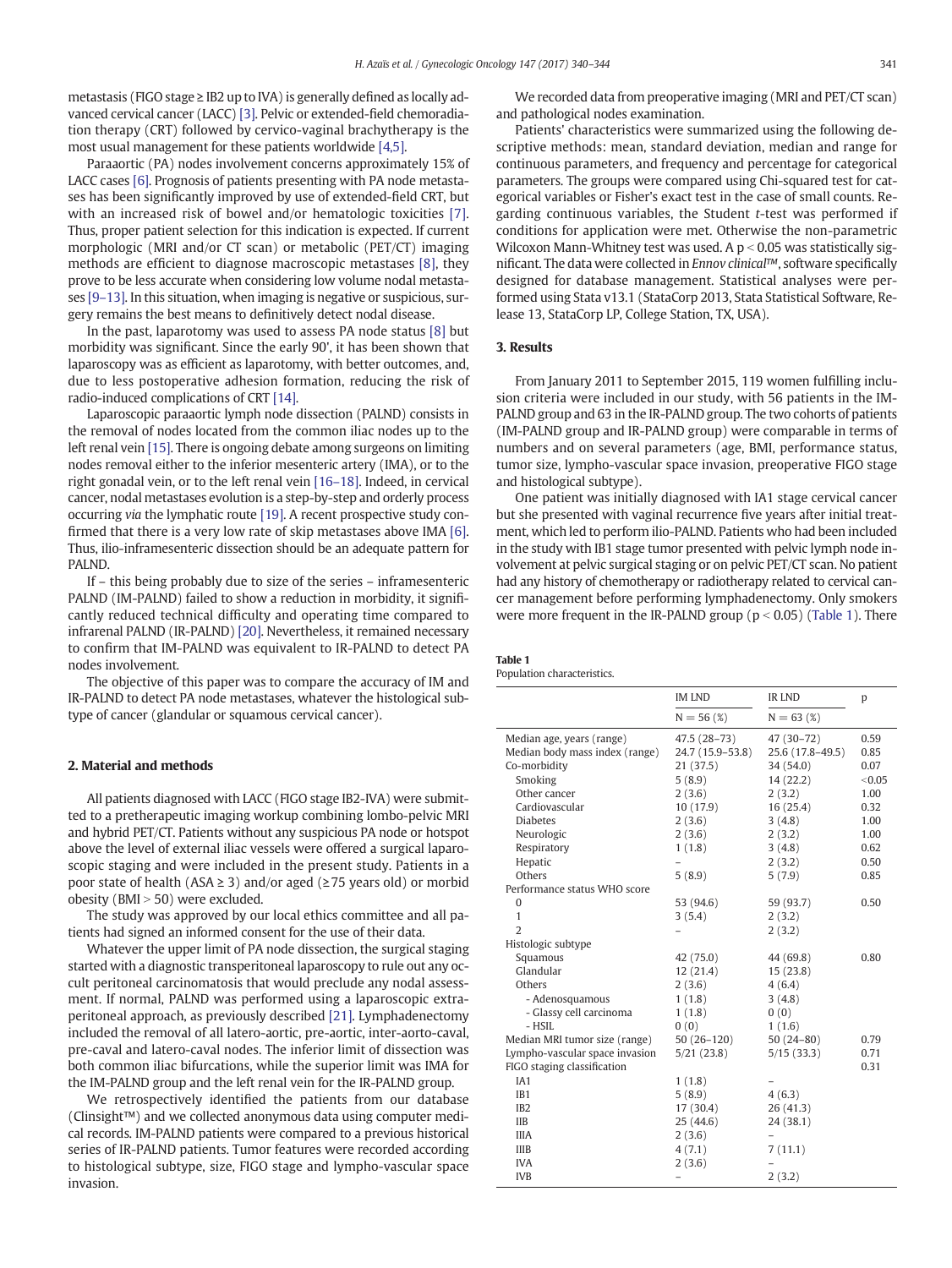| 342 | H. Azaïs et al. / Gynecologic Oncology 147 (2017) 340-344 |
|-----|-----------------------------------------------------------|
|-----|-----------------------------------------------------------|

### Table 2

Pre-operative PET/CT characteristics.

|                                                                                                                                | $IM(N = 56)$ $IR(N = 63)$         |                                              | p                                |
|--------------------------------------------------------------------------------------------------------------------------------|-----------------------------------|----------------------------------------------|----------------------------------|
| $PET/CT (n (\%))$                                                                                                              | 50/54 (92.6)                      | 54/56 (96.4)                                 | 0.43                             |
| Positive in right pelvic lymph nodes<br>Positive in left pelvic lymph nodes<br>Positive in pelvic lymph nodes (right and left) | 5/50(10)<br>8/50(16)<br>10/50(20) | 14/54 (25.9)<br>15/54 (27.8)<br>19/54 (35.2) | $\qquad \qquad -$<br>0.08        |
| Positive in right iliac lymph nodes<br>Positive in left iliac lymph nodes<br>Positive in iliac lymph nodes (right and left)    | 1/50(2)<br>2/50(4.0)<br>2/50(4.0) | 4/54(7.4)<br>3/54(5.6)<br>5/54(9.3)          | $\overline{\phantom{0}}$<br>0.44 |
| Positive in IM para-aortic lymph nodes<br>Positive in SM para-aortic lymph node<br>Positive in para-aortic lymph nodes         | 1/50(2)<br>0/50(0)<br>1/50(2)     | 5/54(9.3)<br>4/54(7.4)<br>6/54(11.1)         | 0.11                             |
| Negative in para-aortic and pelvic lymph nodes                                                                                 | 40/50(80)                         | 34/54(63)                                    | 0.06                             |

Positive PET/CT = abnormal FDG ( $\left[1^8F\right]$ -fluoro-2-deoxy-p-glucose) uptake.

Negative PET/CT = normal FDG  $(I^{18}F]-fluoro-2-deoxy-D-glucose)$  uptake.

 $IM = infra$  mesenteric.

 $SM =$ supra mesenteric.

 $IR = infra$  renal.

was no difference in time duration between diagnosis (biopsy) and lymphadenectomy (median time in month was 1.4 [0–62.5] in the IM-PALND group versus 1.5 [0.3–49.1] in the IR-PALND group;  $p = 0.91$ .

Details of preoperative PET/CT results at pelvic and iliac levels are presented in Table 2. 40 patients (80%) and 34 patients (63%) in the IM-PALND group and the IR-PALND group respectively ( $p = 0.06$ ) had no evidenced disease in either the pelvic or para-aortic nodes.

#### 3.1. Pathological examination of paraaortic lymph node removal

As expected, fewer nodes were resected in the IM-PALND group (13.6  $\pm$  6.3 in the IM-PALND group versus 23.7  $\pm$  9.1 in the IR-PALND group;  $p < 0.001$ ). No difference between the two groups was shown concerning the numbers of metastatic lymph nodes. There was no difference between the two groups regarding nodal status at paraaortic level (para-aortic positive lymph nodes 17.9% in the IM-PALND group versus 15.9% in the IR-PALND group;  $p = 0.77$ ) (Table 3).

#### 3.2. Histological subtypes

Tables 4 and 5 summarize LND results and PET/CT imaging data with IM-PALND versus IR-PALND groups or glandular versus squamous cervical cancer populations comparisons. Results presented in Table 5 show that patterns of lymph node involvement are similar whichever the histological subtype of cervical cancer. Six patients were excluded from comparison between glandular carcinoma and squamous carcinoma as they presented with other histological subtypes of cancer. Patients presenting with adenosquamous carcinomas were excluded only from the analysis comparing glandular versus squamous carcinomas as we could not include those cases in one of the two groups.

Lymph nodes characteristics.

|                                         | $IM(N = 56)$  | $IR(N = 63)$ | p       |
|-----------------------------------------|---------------|--------------|---------|
|                                         | n(%)          | n(%)         |         |
| Lymphadenectomy para-aortic             | 56/56 (100)   | 63/63 (100)  |         |
| Positive lymph nodes                    | 10/56 (17.9)  | 10/63(15.9)  | 0.77    |
| Total number of para-aortic lymph nodes | $N = 56$      | $N = 62$     |         |
| $Median - [range]$                      | $13 [4 - 37]$ | $21$ [9-46]  |         |
| Mean                                    | $13.6 + 6.3$  | $23.7 + 9.1$ | < 0.001 |
| Total number of positive para-aortic    | $N = 10$      | $N = 10$     |         |
| lymph nodes                             |               |              |         |
| $Median - [range]$                      | $2[1-22]$     | $5[1-10]$    |         |
| Mean                                    | $4.9 + 6.7$   | $5.2 + 3.8$  | 0.40    |
|                                         |               |              |         |

#### Table 4

Lymph nodes, PET/CT and histological subtypes characteristics. Level of LND comparison.

|                                           | $IM(N = 56)$ | $IR(N = 63)$ | р    |
|-------------------------------------------|--------------|--------------|------|
|                                           | n(%)         | n(%)         |      |
| All population (squamous $\pm$ glandular) |              |              |      |
| $PALND +$                                 | 10/56(17.9)  | 10/62(16.1)  | 0.80 |
| $PET/CT + in PLN$                         | 10/50(20)    | 19/53(35.8)  | 0.07 |
| $PALND + /PET/CT + in PLN$                | 2/10(20)     | 6/19(31.6)   | 0.51 |
| $PALND + /PET/CT - in PLN$                | 6/40(15)     | 4/34(11.8)   | 0.75 |
| Squamous population                       |              |              |      |
| $PALND +$                                 | 7/42(16.7)   | 8/43(18.6)   | 0.82 |
| $PET/CT + in PLN$                         | 8/37(21.6)   | 15/37(40.5)  | 0.08 |
| $PALND + /PET/CT + in PLN$                | 2/8(25)      | 5/15(33.3)   | 1.00 |
| $PALND + /PET/CT - in PIN$                | 3/29(10.3)   | 3/22(13.6)   | 1.00 |
| Glandular population                      |              |              |      |
| $PALND +$                                 | 3/12(25)     | 2/15(13.3)   | 0.63 |
| $PET/CT + in PLN$                         | 2/11(18.2)   | 2/13(15.4)   | 1.00 |
| $PALND + /PET/CT + in PLN$                | 0/2(0)       | 1/2(50)      | 1.00 |
| $PALND + /PET/CT - in PLN$                | 3/9(33.3)    | 1/11(9.1)    | 0.29 |

Positive PET/CT = abnormal FDG  $(1^{18}F)$ -fluoro-2-deoxy-p-glucose) uptake.

Negative PET/CT = normal FDG  $([18F]$ -fluoro-2-deoxy-D-glucose) uptake.

 $IM = infra$  mesenteric.

 $IR =$  infra renal.

 $LND =$  lymph node dissection.

 $PALND = para-aortic$  lymph node dissection.

 $PLN =$  pelvic lymph nodes.

In squamous and glandular cervical cancer populations, there was no statistical difference in the number of positive lymphadenectomies between IR-PALND and IM-PALND (Table 4). In the squamous cell carcinoma population, there were 16,7% of positive paraaortic lymphadenectomies in the IM-PALND group versus 18.6% in the IR-PALND group ( $p = 0.82$ ). In the glandular population, there were 25% of positive paraaortic lymphadenectomies in the IM-PALND group versus 13.3% in the IR-PALND group ( $p = 0.63$ ).

Regarding IM-PALND patients, there was no difference in the number of patients with positive paraaortic LND in the squamous (16.7%) versus glandular (25%) cervical cancer subgroups ( $p = 0.67$ ). The same results were observed among IR-PALND patients, with 18.6% of positive paraaortic LND in the squamous cell carcinoma population versus 13.3% in the glandular population ( $p = 1$ ).

#### Table 5

Lymph nodes, PET/CT and surgery subtype characteristics. Histological subtypes comparison.

|                            | Squamous tumor<br>$(N = 86)$ | Glandular tumor<br>$(N = 27)$ | p    |
|----------------------------|------------------------------|-------------------------------|------|
|                            | n(%)                         | $n(\%)$                       |      |
| All patients (IM $\pm$ IR) |                              |                               |      |
| $PALND +$                  | 15/85 (17.7)                 | 5/27(18.5)                    | 1.00 |
| $PET/CT + in PLN$          | 23/74(31.1)                  | 4/24(16.7)                    | 0.17 |
| $PALND + /PET/CT + in PLN$ | 7/23(30.4)                   | 1/4(25)                       | 1.00 |
| $PALND + /PET/CT - in PLN$ | 6/51(11.8)                   | 4/20(20)                      | 0.45 |
| IM patients                |                              |                               |      |
| $PALND +$                  | 7/42(16.7)                   | 3/12(25)                      | 0.67 |
| $PET/CT + in PLN$          | 8/37(21.6)                   | 2/11(18.2)                    | 1.00 |
| $PALND + /PET/CT + in PLN$ | 2/8(25)                      | 0/2(0)                        | 1.00 |
| $PALND + /PET/CT - in PLN$ | 3/29(10.3)                   | 3/9(33.3)                     | 0.13 |
| IR patients                |                              |                               |      |
| $PALND +$                  | 8/43(18.6)                   | 2/15(13.3)                    | 1.00 |
| $PET/CT + in PLN$          | 15/37(40.5)                  | 2/13(15.4)                    | 0.17 |
| $PALND + /PET/CT + in PLN$ | 5/15(33.3)                   | 1/2(50)                       | 1.00 |
| $PALND + /PET/CT - in PLN$ | 3/22(13.6)                   | 1/11(9.1)                     | 1.00 |

\*Positive PET/CT = abnormal FDG  $([18F]$ -fluoro-2-deoxy-p-glucose) uptake. \*\*Negative PET/CT = normal FDG  $(I^{18}F]$ -fluoro-2-deoxy-p-glucose) uptake.

 $IM = infra$  mesenteric.

 $IR = infra$  renal.

PALND = para-aortic lymph node dissection.

 $PLN =$  pelvic lymph nodes.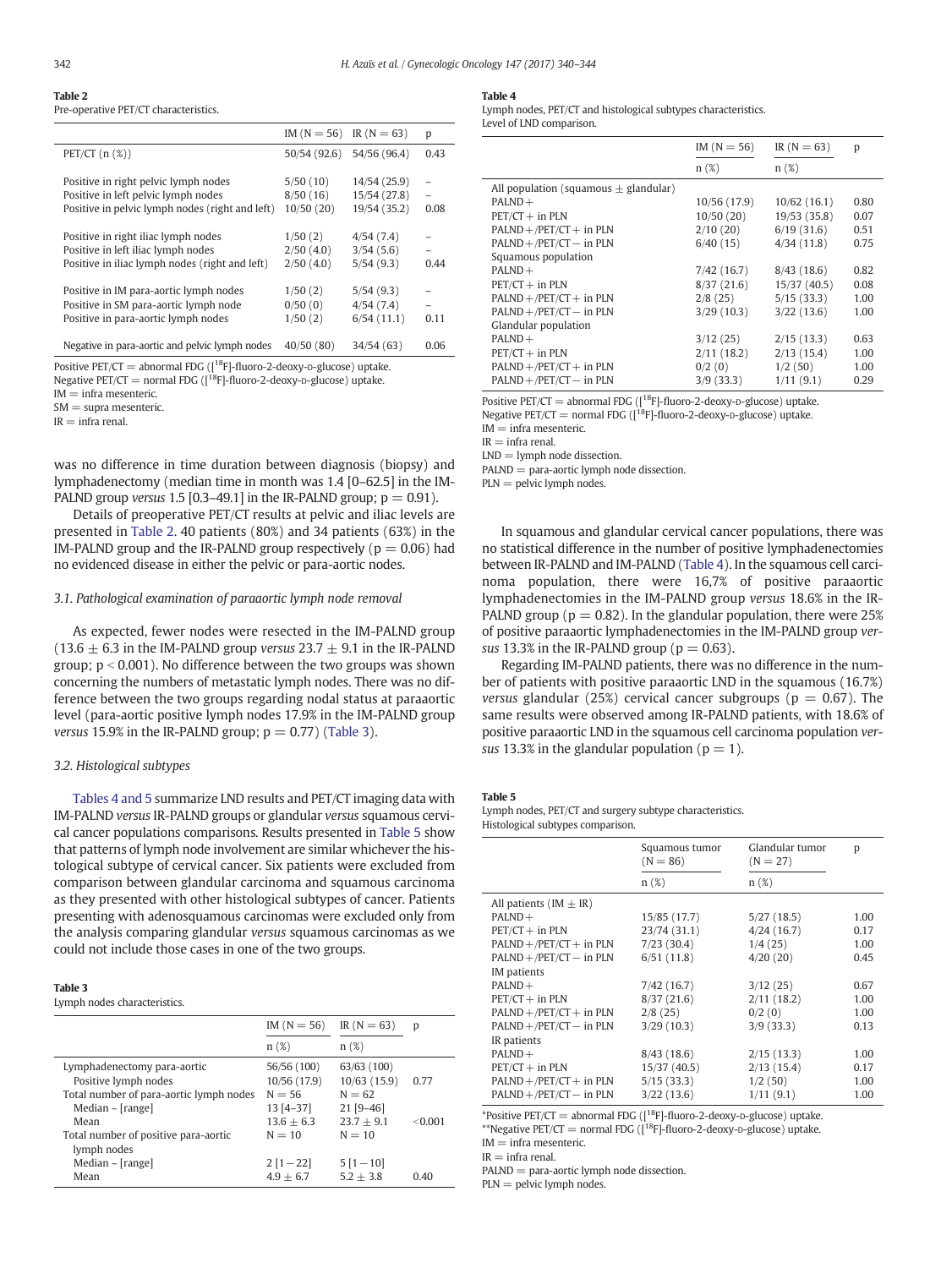#### <span id="page-3-0"></span>4. Discussion

This article presents results from one of the largest cohorts of patients assessed by exclusive inframesenteric lymphadenectomy in the pretherapeutic surgical staging of locally advanced cervical cancer with no evidence of metastasis above external iliac vessels. IM-PALND appears to be as effective as IR-PALND to assess paraaortic nodal involvement in LACC for both histological subtypes, i.e. glandular and squamous carcinomas, and to select patients who may require extended-field chemoradiation therapy.

According to Ramirez et al., when pelvic and para-aortic nodes are negative on preoperative PET/CT, the rate of positive para-aortic nodes at the time of extraperitoneal laparoscopic staging was 12%. However, when positive pelvic nodes were noted on preoperative imaging, the rate increased to approximately 25% [\[22\]](#page-4-0). In our institution, para-aortic LND is performed in case of negative para-aortic nodes on preoperative PET/CT, whatever the result of pelvic lymph node on PET/CT. In case of doubt about lymph node positivity at the para-aortic level due to low standardized uptake value (SUV) at PET/CT examination or due to clinical circumstances (for example one case of tuberculosis which may explain a false positive para-aortic PET/CT), the multidisciplinary committee of our institution could have maintained the indication to perform a surgical staging. Those situations explain the present cases with positive lymph node at the para-aortic level on PET/CT.

The goal of operative staging is not to increase survival. Nevertheless, it can allow tailored management by selecting patient with paraaortic involvement that may benefit from extended-field CRT, as prophylactic extended-field radiation therapy has been abandoned due to increased toxicity and no survival advantage following the results from several randomized trials [\[23\]](#page-4-0). In the 6th edition of Berek & Hacker's Gynecologic Oncology [\[24\]](#page-4-0), the plan for management for advanced cervical cancer is described as follows: "All patients are subjected to a PET/CT scan. Patients with proven positive para-aortic nodes are given extended-field radiation with weekly cisplatin 30 to 40 mg/m<sup>2</sup>, and all other patients are given pelvic chemoradiation. Pretreatment identification of positive para-aortic nodes is important so that extended-field radiation can be given. Distant spread remains a problem for this group of patients but a significant proportion with positive paraaortic nodes can be salvaged." Our patients have been managed following those recommendations and even knowing the risk for distant metastasis, patients with nodal involvement at para-aortic level may benefit from extended-field CRT.

It remains true that surgical staging may be responsible for complications, in particular laparotomy that increases radiation complications. Laparoscopy and extra-peritoneal approaches have to be preferred in order to improve tolerance and decrease morbidity [\[14\].](#page-4-0) Surgical staging should be performed by trained teams and laparotomy should be avoided. In our experience, surgical staging performed by extra-peritoneal laparoscopic approach is associated with an acceptable complication rate [\[20\]](#page-4-0) and this approach should never delay extended-field CRT treatment.

Given the simplification of the surgical procedure which goes faster to perform than IR-PALND [\[20\]](#page-4-0) and the potential reduction in terms of serious morbidity which is still expected, IM-PALND appears as an attractive option compared to IR-PALND in the pretherapeutic staging of LACC.

It was mandatory to prove the efficiency of IM-PALND to detect paraaortic nodal involvement. As expected, the average number of lymph nodes removed during IM-PALND was less than with the IR approach. Nevertheless, there were no differences in terms of number in patients presenting with nodal metastases at the paraaortic level between the two groups. Thus, IM-PALND would select the same numbers of patients who would benefit from extended-field chemoradiation therapy. This is consistent with our previous study showing a very low rate of skip metastases above IMA level in case of negativity of preoperative PET/CT imaging [\[6\]](#page-4-0).

In cervical cancer, squamous cell carcinoma is the most frequent histological type compared to adenocarcinomas [\[25\]](#page-4-0). Although it seems that squamous cell carcinomas or adenocarcinomas of the cervix are at the same risk for paraaortic metastases, we wanted to ensure that an IM-PALND procedure may be applicable for both squamous and glandular cancers without increased risk of understaging. Data published by Schim et al. revealed that stage, SCC antigen, tumor size on MRI, pelvic lymph node metastasis on PET/CT, and paraaortic lymph node metastasis on PET/CT were significantly associated with paraaortic lymph node metastasis (univariate analysis). After a bootstrap resampling procedure with 1000 repetitions, their final model yielded two statistically significant predictors: tumor size and paraaortic lymph node metastasis on PET/CT. In their experience, there were no difference in terms of nodal involvement between adenocarcinomas and squamous cell carcinomas [\[26\].](#page-4-0)

The originality of the present study was to compare the results obtained in two histological subgroups – squamous cervical cancer and glandular cervical cancer. We did not observe any differences between these two groups concerning nodal involvement at pelvic or paraaortic level regarding PET/CT results. Those findings are consistent with Schim et al. [\[26\]](#page-4-0). The 2013 study by Yang et al. showed that cervical adenocarcinoma increased the risk of lymph node metastases [\[27\].](#page-4-0) We did not confirm this result in our population.

Pathological status seems to be a significant predictor of overall survival in patient with IB-IIB cervical cancer [\[28\]](#page-4-0). A longer follow-up is needed to assess the true impact of IM-PALND compared to IR-PALND on recurrence-free and overall survival rates.

Previous retrospective studies showed a tendency toward survival advantage at resecting microscopic PA nodal metastasis followed by an adequate CRT [\[8,9,13\]](#page-4-0). Unfortunately, a first randomized trial failed to demonstrate any advantage in the pretherapeutic surgical staging of LACC [\[29\],](#page-4-0) leading to consider this practice as experimental [\[30\].](#page-4-0) However, the preliminary results of a very recent German randomized trial confirmed the relative safety of a pretherapeutic PA laparoscopic surgical staging of LACC patients [\[10\],](#page-4-0) with a higher rate of PA positive patients detected in the surgical arm compared to clinical staging only, leading to more extended-field chemoradiation therapy in this group [\[31\]](#page-4-0). Today, survival rate results are still pending and are eagerly awaited.

#### 5. Conclusion

Through this series, we can confirm that IM-PALND appears to be as effective as IR-PALND to assess paraaortic nodal status in locally advanced cervical cancer, whatever its pathological subtype (glandular or squamous cell carcinoma). Cervical cancer histological subtype should not influence surgical decisions regarding para-aortic lymph node dissection strategies among patients with negative PET/CT imaging at paraaortic level.

#### Conflict of interest

None.

#### References

- [1] GLOBOCAN, Estimate cancer incidence, mortality and prevalence worldwide in 2012. [internet]Available from: [http://globocan.iarc.fr/Pages/fact\\_sheets\\_cancer.](http://globocan.iarc.fr/Pages/fact_sheets_cancer.aspx) [aspx](http://globocan.iarc.fr/Pages/fact_sheets_cancer.aspx) 2012.
- [2] [S. Pecorelli, L. Zigliani, F. Odicino, Revised FIGO staging for carcinoma of the cervix,](http://refhub.elsevier.com/S0090-8258(17)31334-3/rf0010) [Int. J. Gynecol. Obstet. 105 \(2009\) 107](http://refhub.elsevier.com/S0090-8258(17)31334-3/rf0010)–108.
- [3] [L.-C. Horn, U. Fischer, G. Raptis, K. Bilek, B. Hentschel, Tumor size is of prognostic](http://refhub.elsevier.com/S0090-8258(17)31334-3/rf0015) [value in surgically treated FIGO stage II cervical cancer, Gynecol. Oncol. 107](http://refhub.elsevier.com/S0090-8258(17)31334-3/rf0015) [\(2007\) 310](http://refhub.elsevier.com/S0090-8258(17)31334-3/rf0015)–315.
- [4] [N. Colombo, S. Carinelli, A. Colombo, C. Marini, D. Rollo, C. Sessa, et al., Cervical can](http://refhub.elsevier.com/S0090-8258(17)31334-3/rf0020)[cer: ESMO Clinical Practice Guidelines for diagnosis, treatment and follow-up, Ann.](http://refhub.elsevier.com/S0090-8258(17)31334-3/rf0020) [Oncol. 23 \(2012\) vii27](http://refhub.elsevier.com/S0090-8258(17)31334-3/rf0020)–vii32.
- [5] [Chemoradiotherapy for Cervical Cancer Meta-analysis Collaboration \(CCCMAC\), Re](http://refhub.elsevier.com/S0090-8258(17)31334-3/rf0025)[ducing uncertainties about the effects of chemoradiotherapy for cervical cancer:](http://refhub.elsevier.com/S0090-8258(17)31334-3/rf0025)